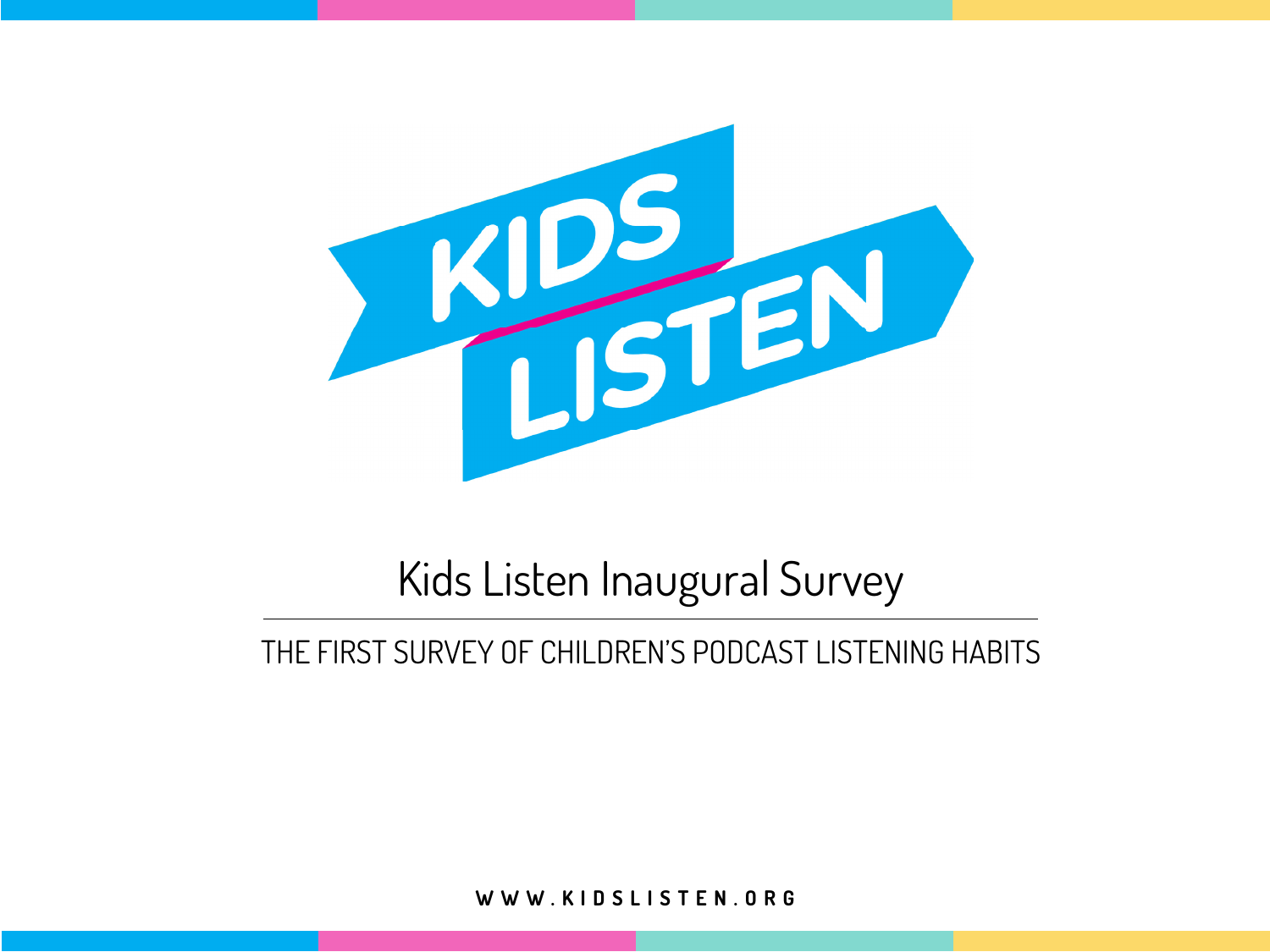# **Executive Summary**

The Kids Listen Inaugural Survey is the first-ever study of children's podcast listening habits. Kids are eager consumers of media, and their behaviors have been well studied and understood when it comes to visual mediums. But audio is an exception to this rule. High-quality audio programming – from radio to podcasts - has traditionally been targeted at adult audiences. Major polls such as Edison Research's Infinite Dial have not collected listener data on people under the age of 12. These initial insights are an effort to fill that gap.

The Kids Listen Inaugural Survey reveals that kids do listen. We found that kids and their families are enthusiastic about high-quality audio content, and that they are eager for more.

Here are a few highlights:

- **Repeat listeners:** 80% of kids listen to a podcast more than once. Nearly 20% listen to an episode 10 or more times.
- **Attention spans:** Kids prefer a longer podcast format. Popular lengths are 15-20 minutes, and over 30 minutes at a time.
- **Location, location:** Kids are most likely to listen at home (73%), but they also listen in the car on a roadtrip (68%) and during daily travel (58%).
- **Listen, then do:** 74% of respondents reported that their children initiate discussion based on the podcast after listening. Kids are also likely to quote or re-enact part of the episode, tell others what they've learned, ask to listen again, get more information, or request to do an activity inspired by the podcast.
- **Listening as a group activity:** 53% of respondents reported that their kids listen to podcasts with others, whether it's family, friends or in school.
- **Go screen-free:** 70% of respondents said they sought out podcasts for kids as an engaging alternative to screen time.
- **Families want more:** Respondents were interested in more podcasts on stories, science, history, art, music, and comedy.

#### **Conclusion:**

Our survey results counter assumptions about kids' short attention spans and dependence on screens for engagement. Kids are deep and thoughtful listeners. The go-anywhere, play-anytime nature of podcasts fits into their media consumption patterns. Children might be even better listeners than adults. Understanding how kids listen is the first step to serving them with high quality audio content.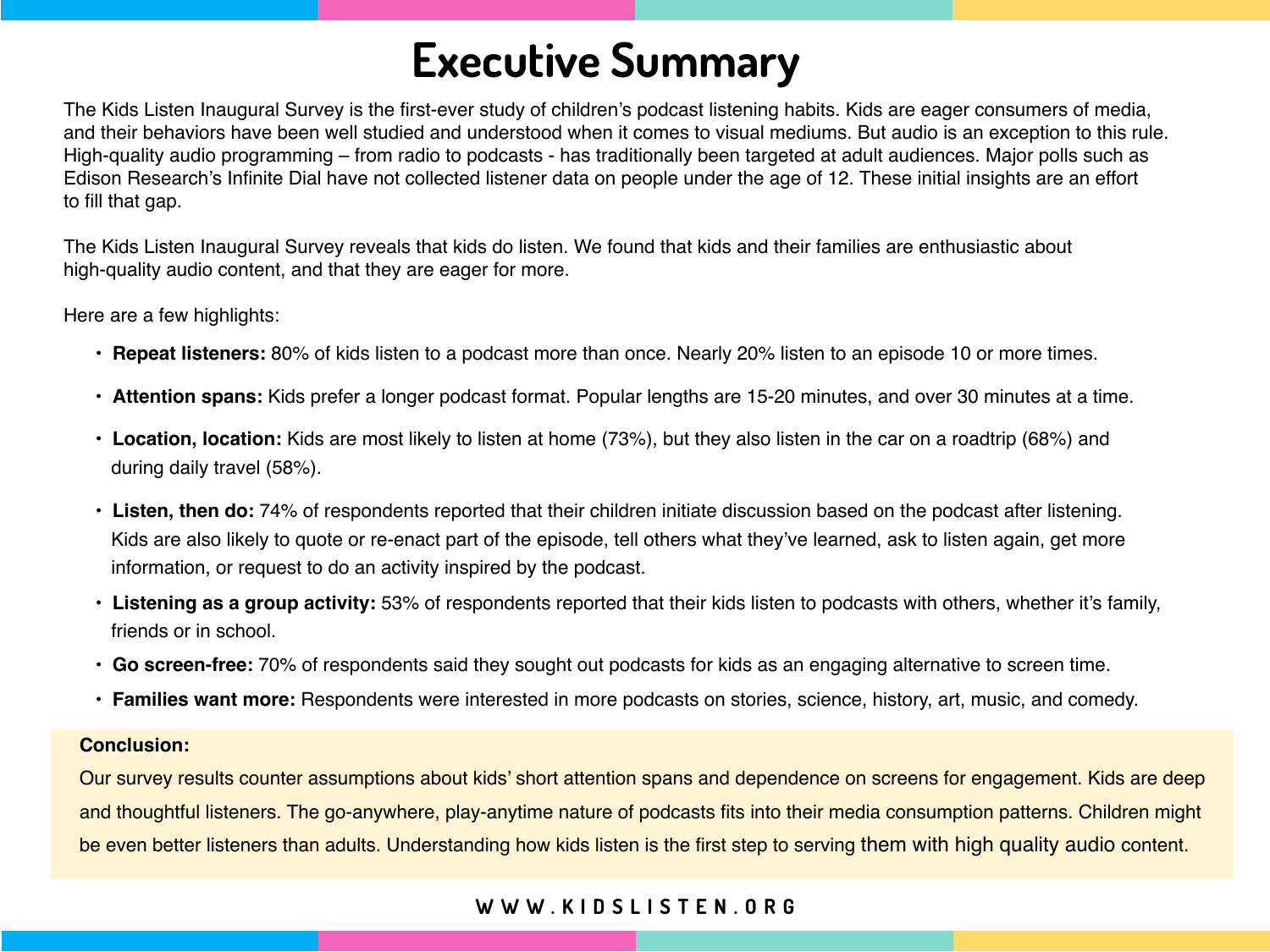# **About the Findings**

Kids Listen surveyed the listeners of its seven founding podcasts – **Brains On!, Book Club for Kids, Ear Snacks, Tumble, The Show About Science, Story Pirates,** and **Sparkle Stories**. We received 436 responses. The survey was distributed via social media and mentioned on podcast episodes in June 2016. Results were analyzed by David Edison, a student in business analytics at the University of Southern California. Respondents could provide more than one answer for certain multiple choice questions. This is the first of a series of Kids Listen listener surveys, intended to shed light on growing listenership.

If you are a data researcher interested in collaborating on future projects, please contact us at **info@kidslisten.org**.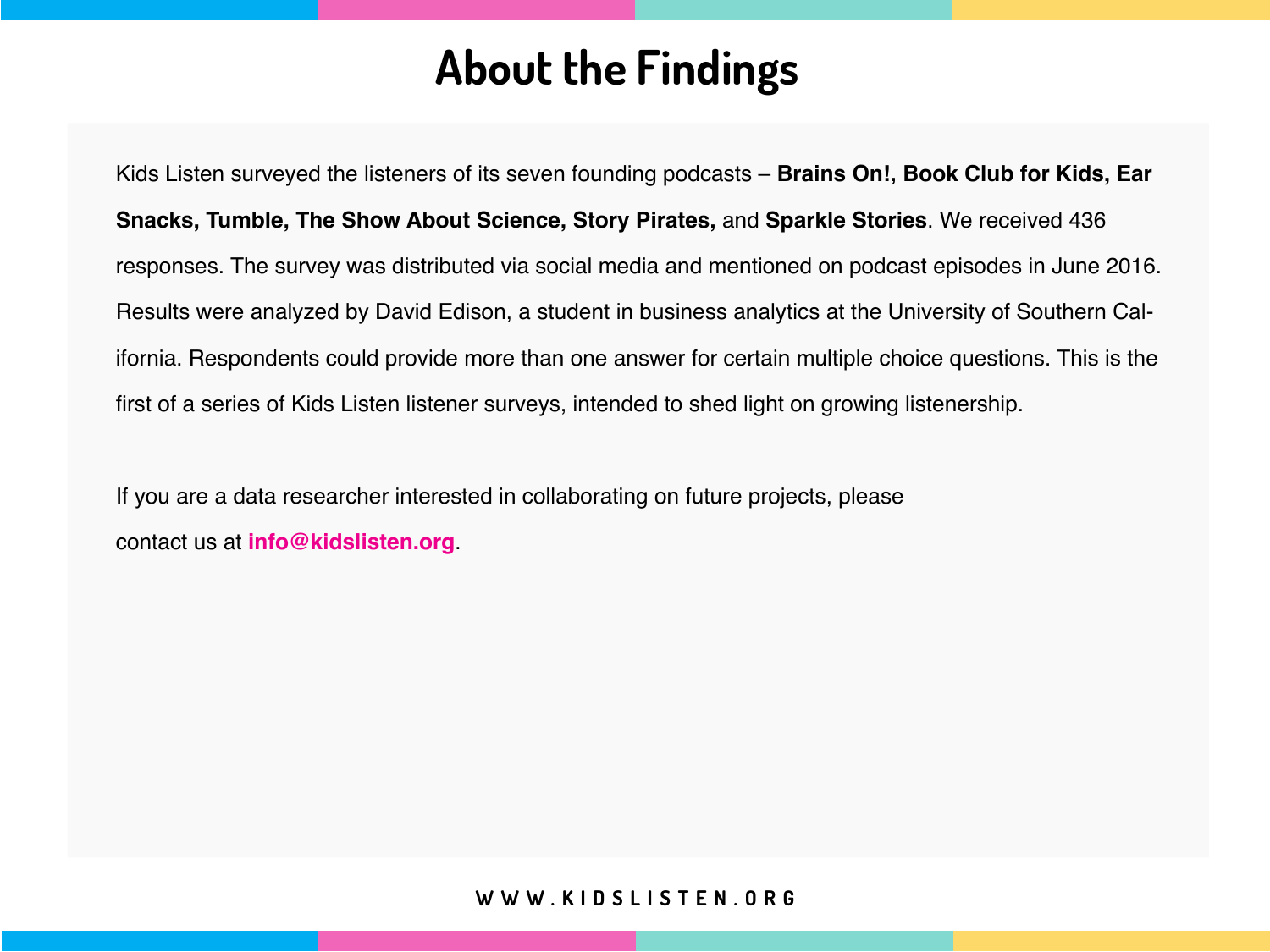### **How many times does your child listen to one podcast episode?**

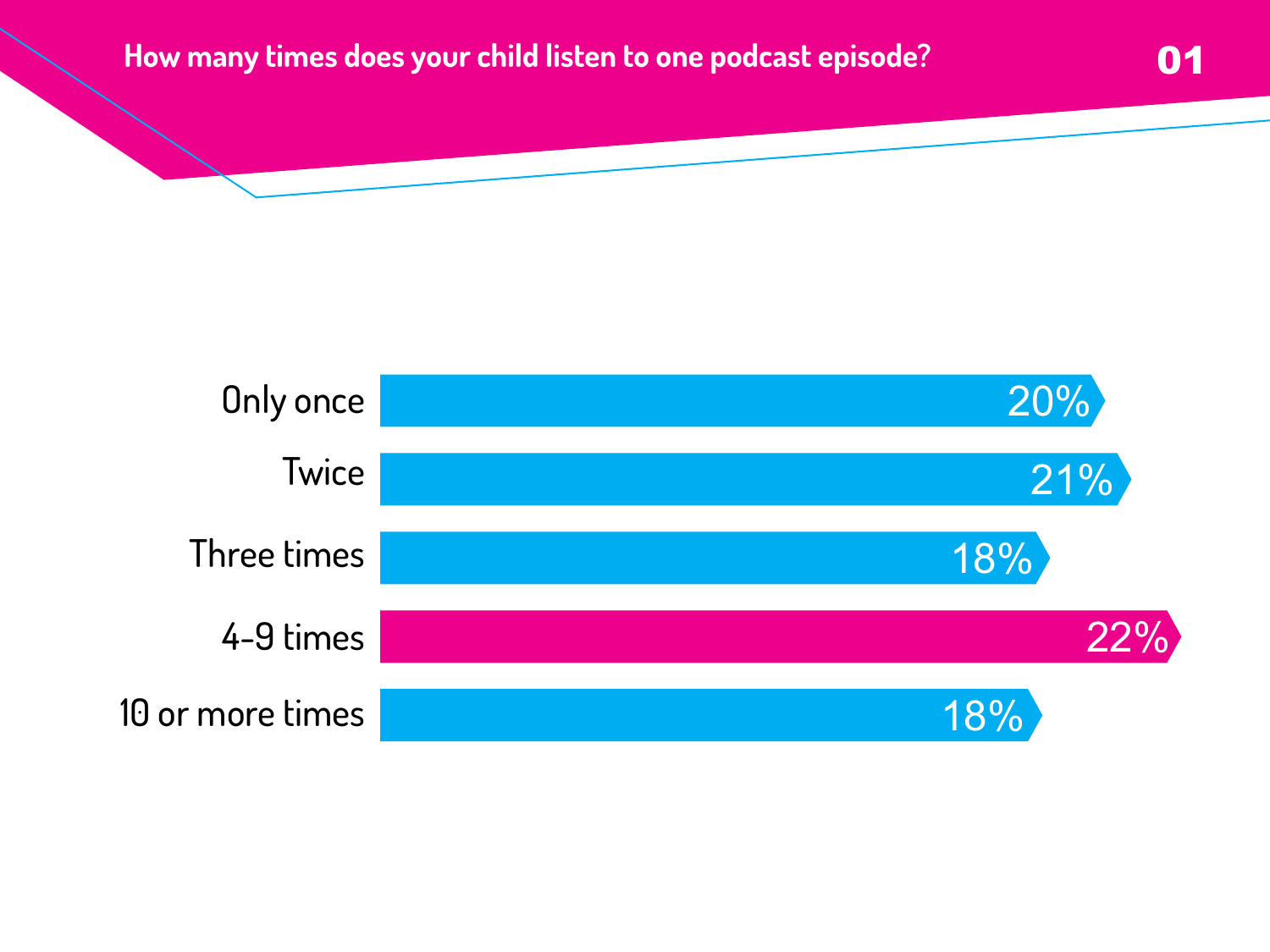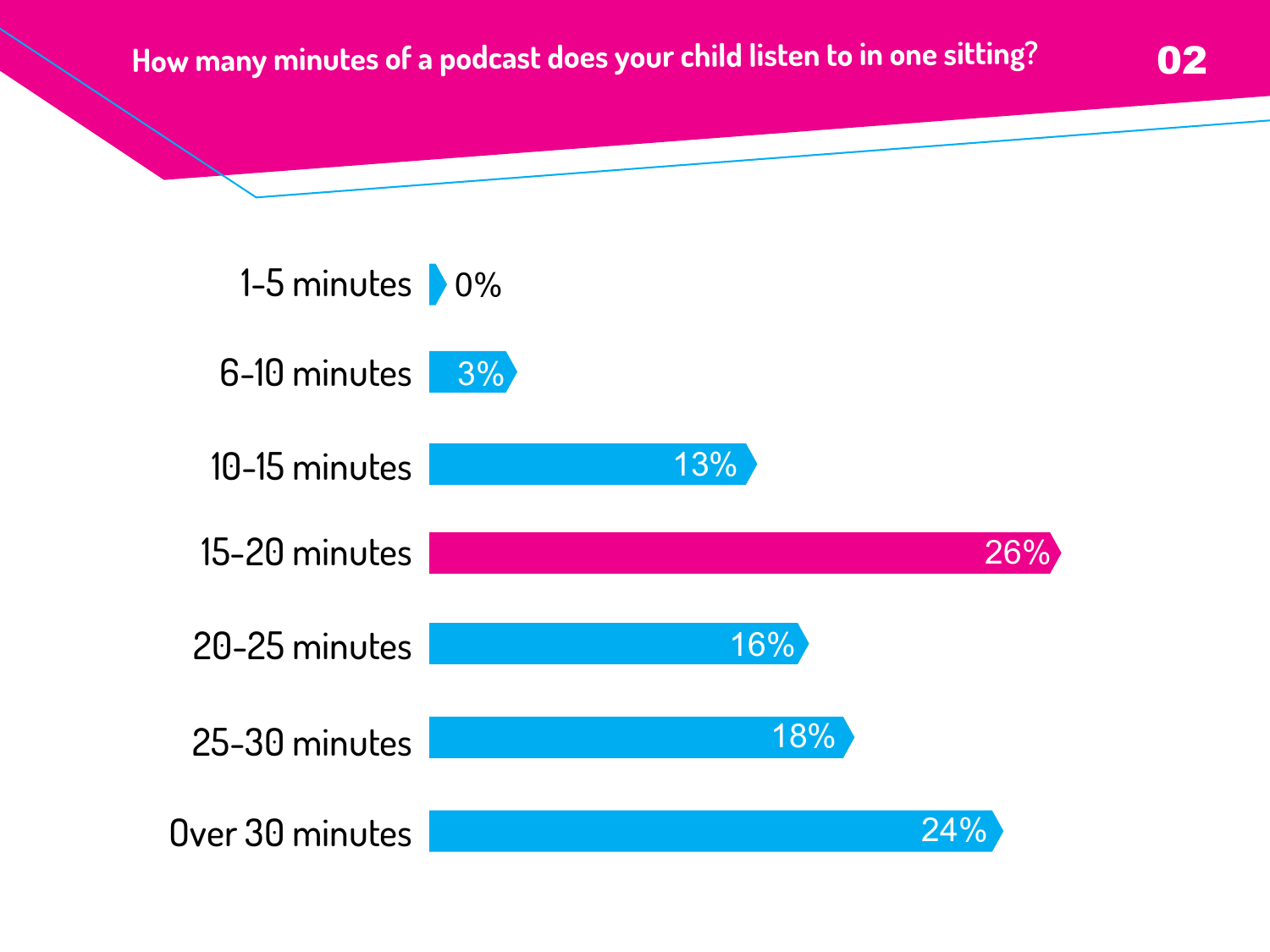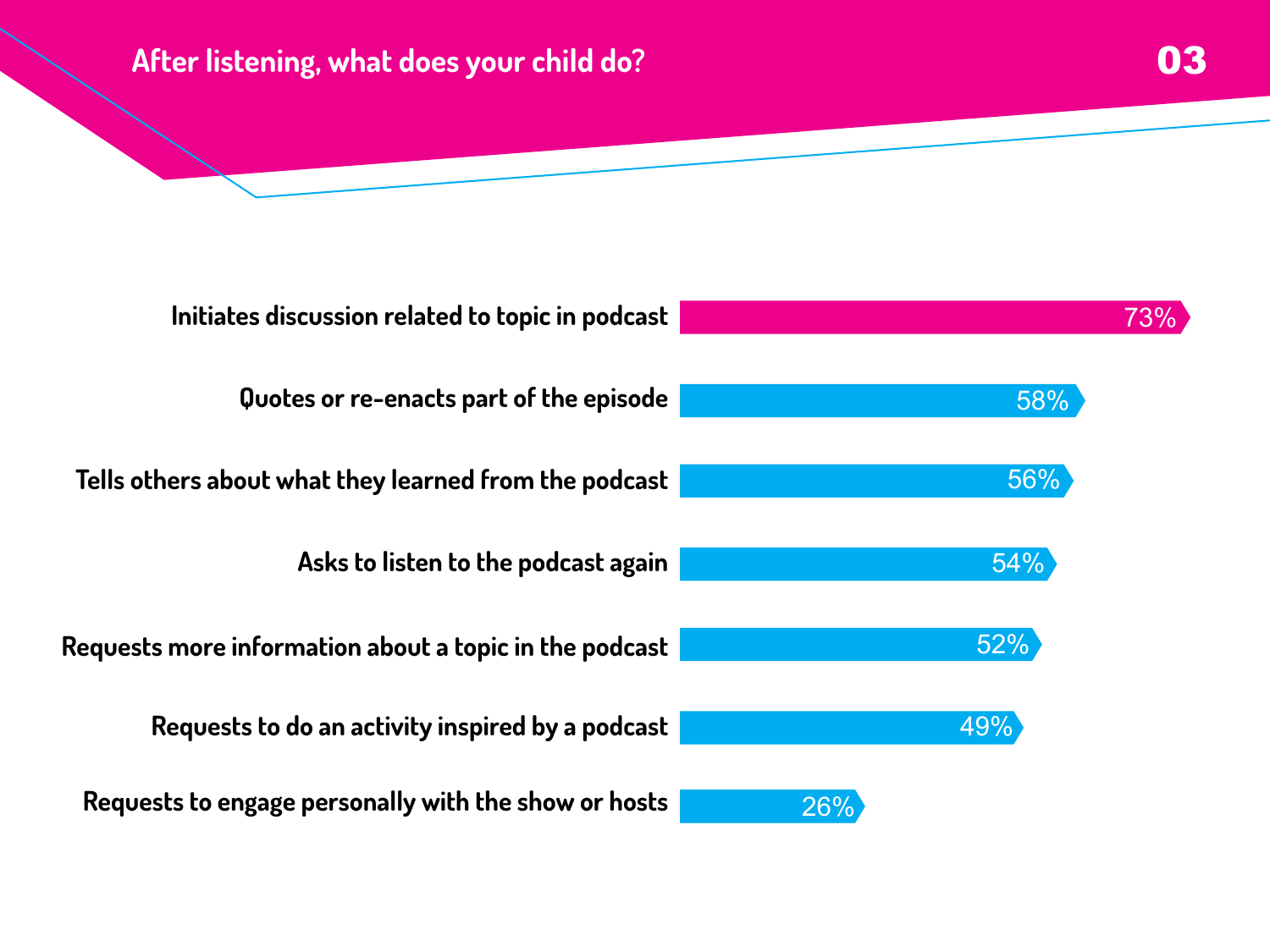## **Where does your child listen to podcasts?** 04

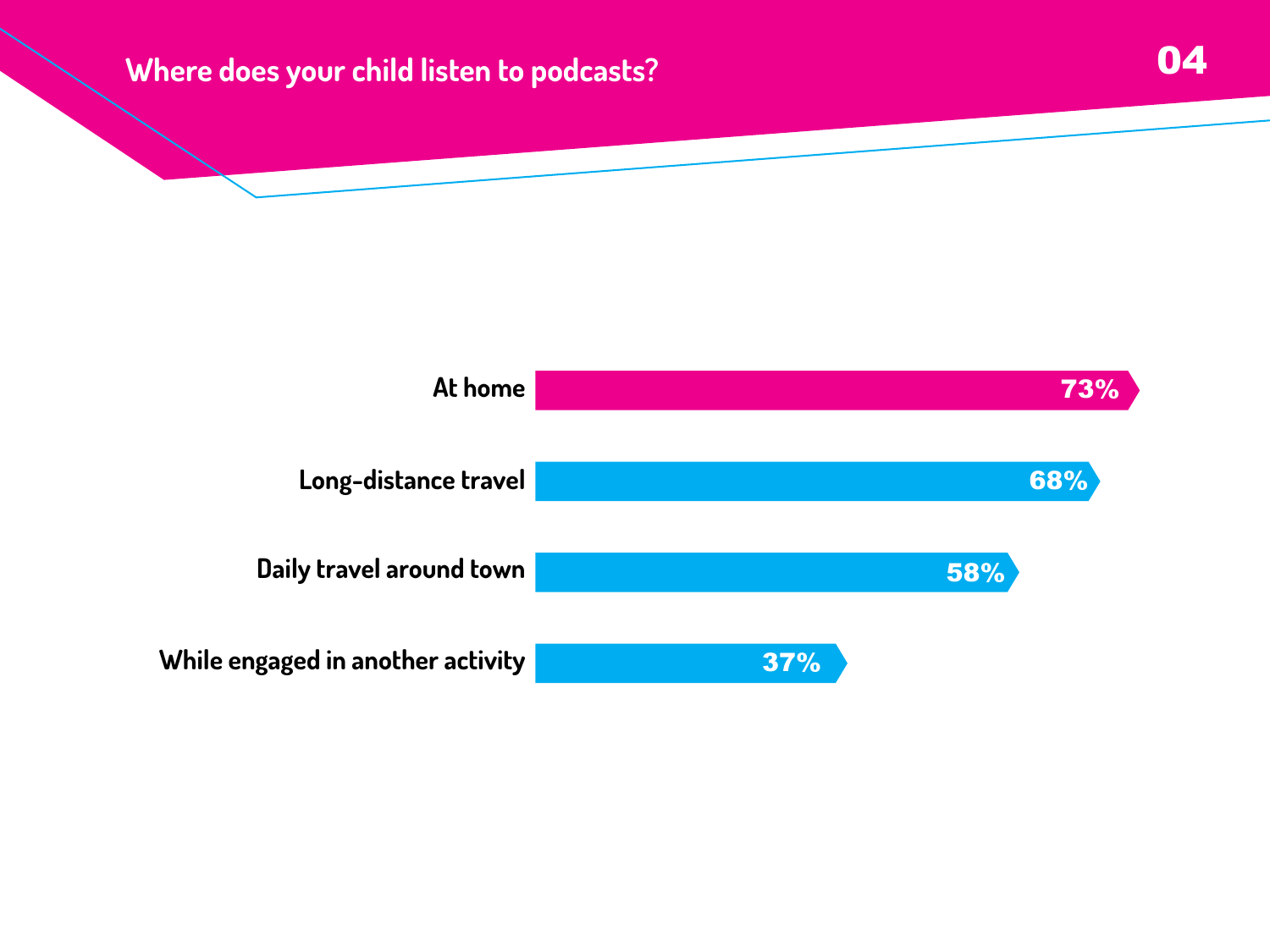## **Why does your family listen to podcasts for kids? 1988 1988**

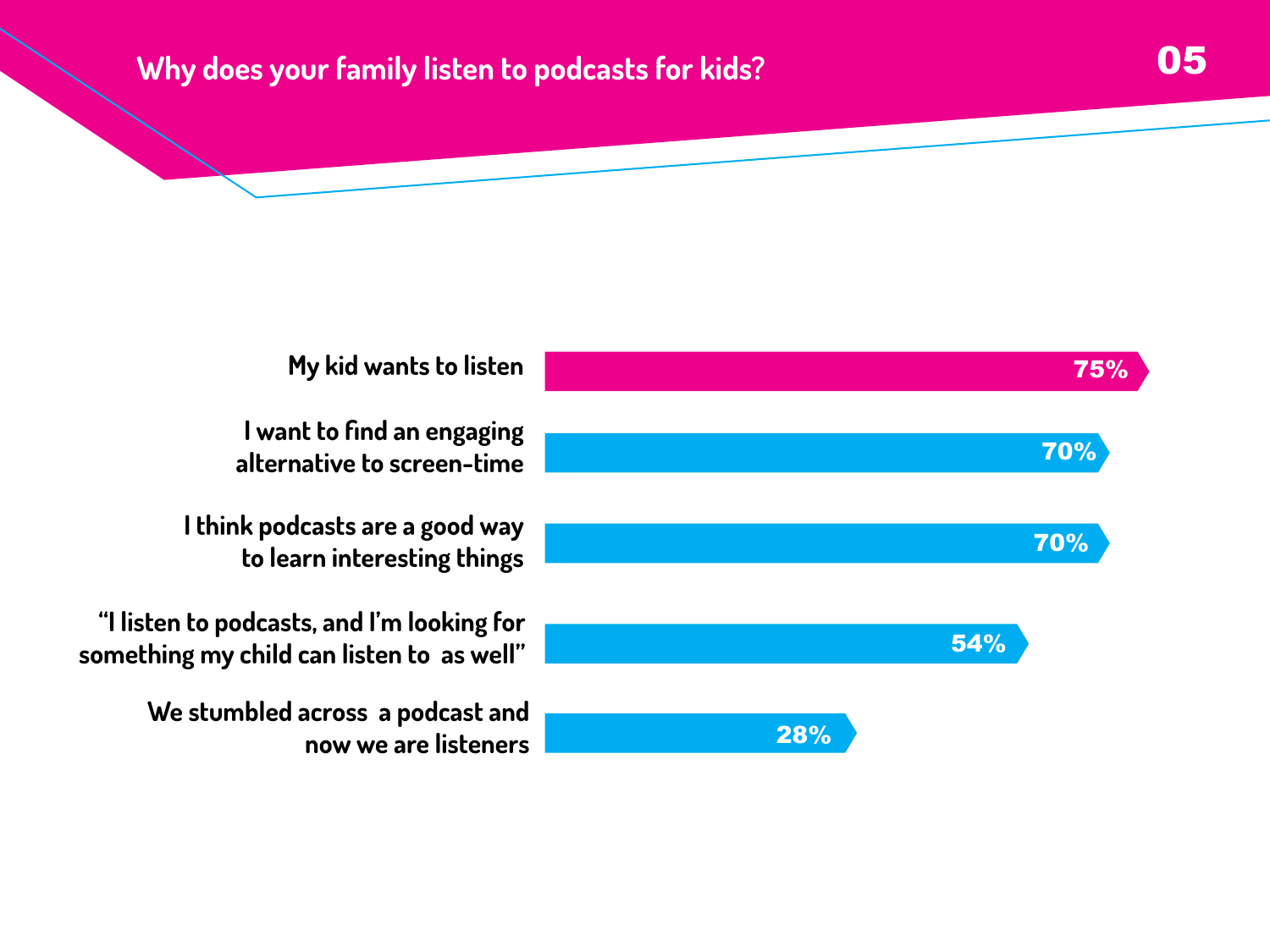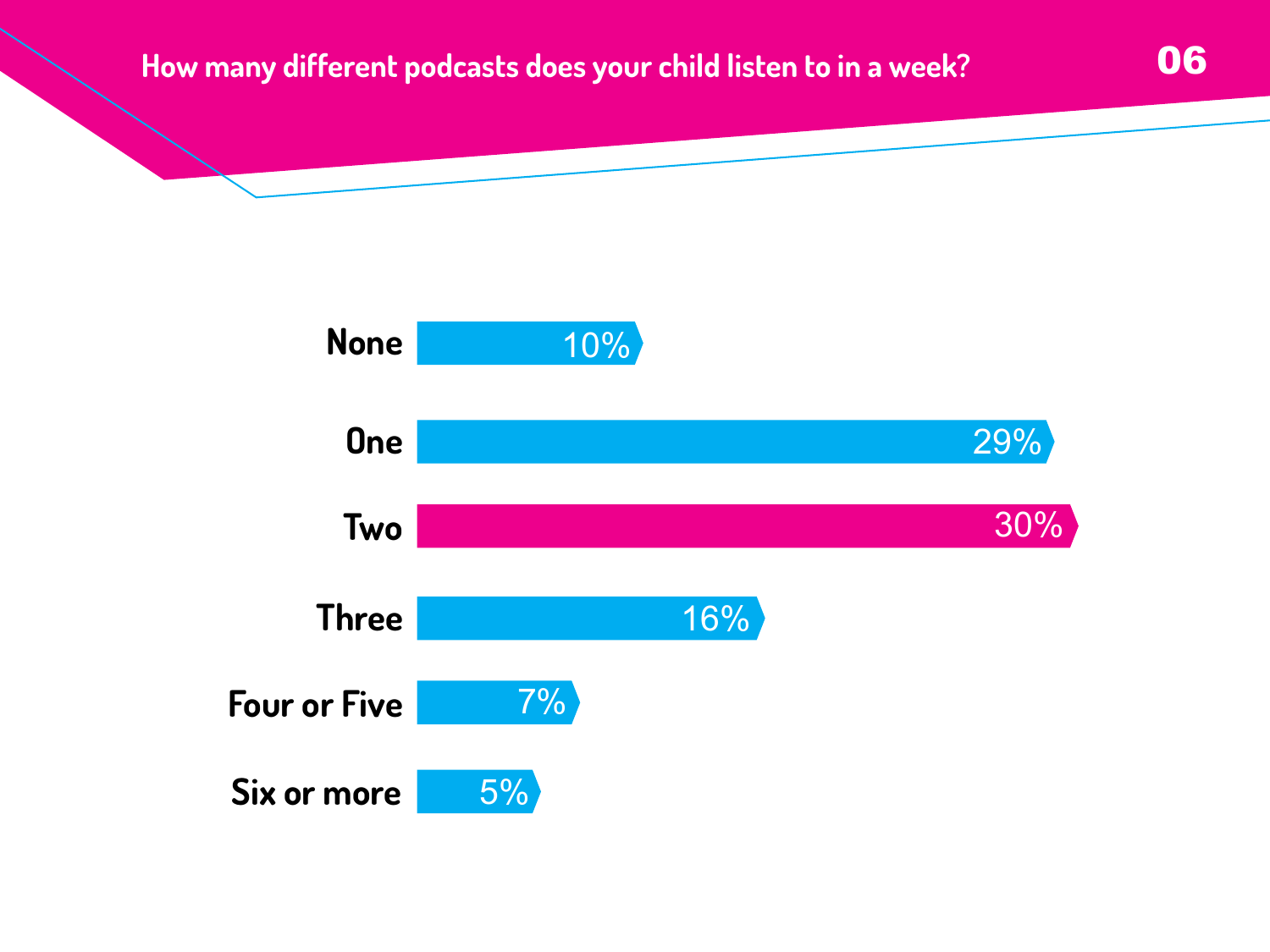# 07 **Who found the podcast that your family listens to?**

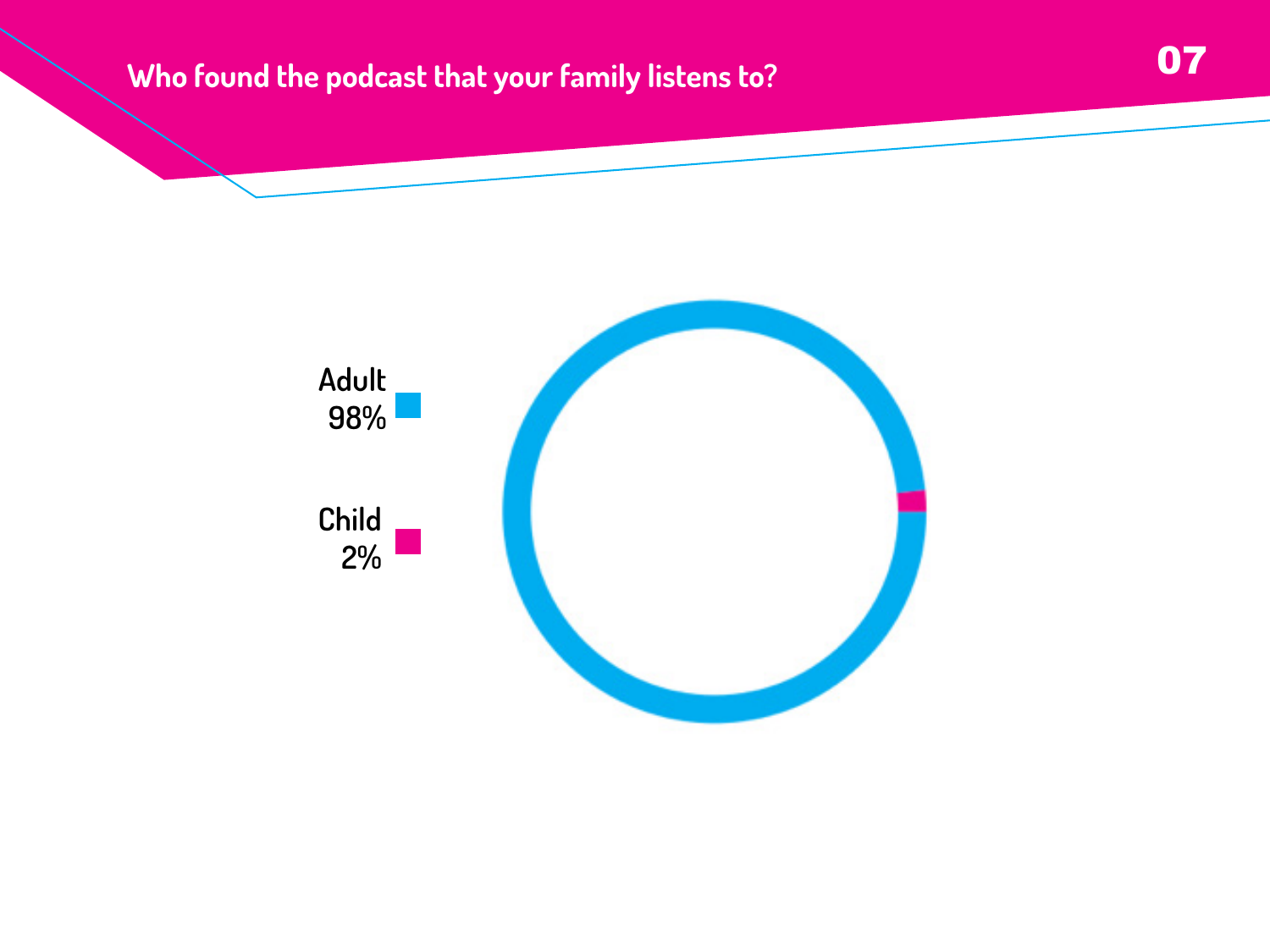# **EXECUTE:** Who decides to play a podcast?

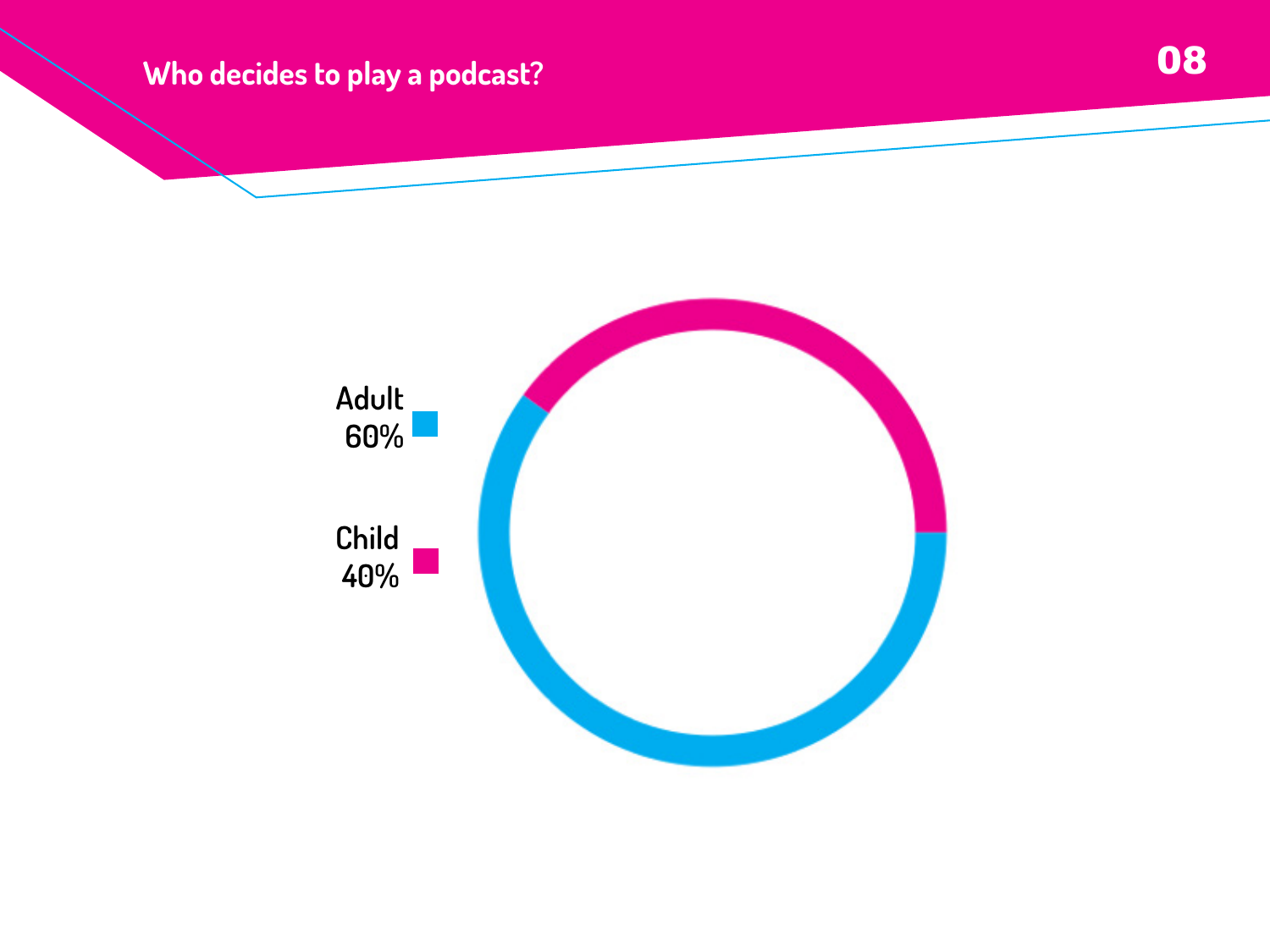## **How did you find the podcasts that you listen to? COU**

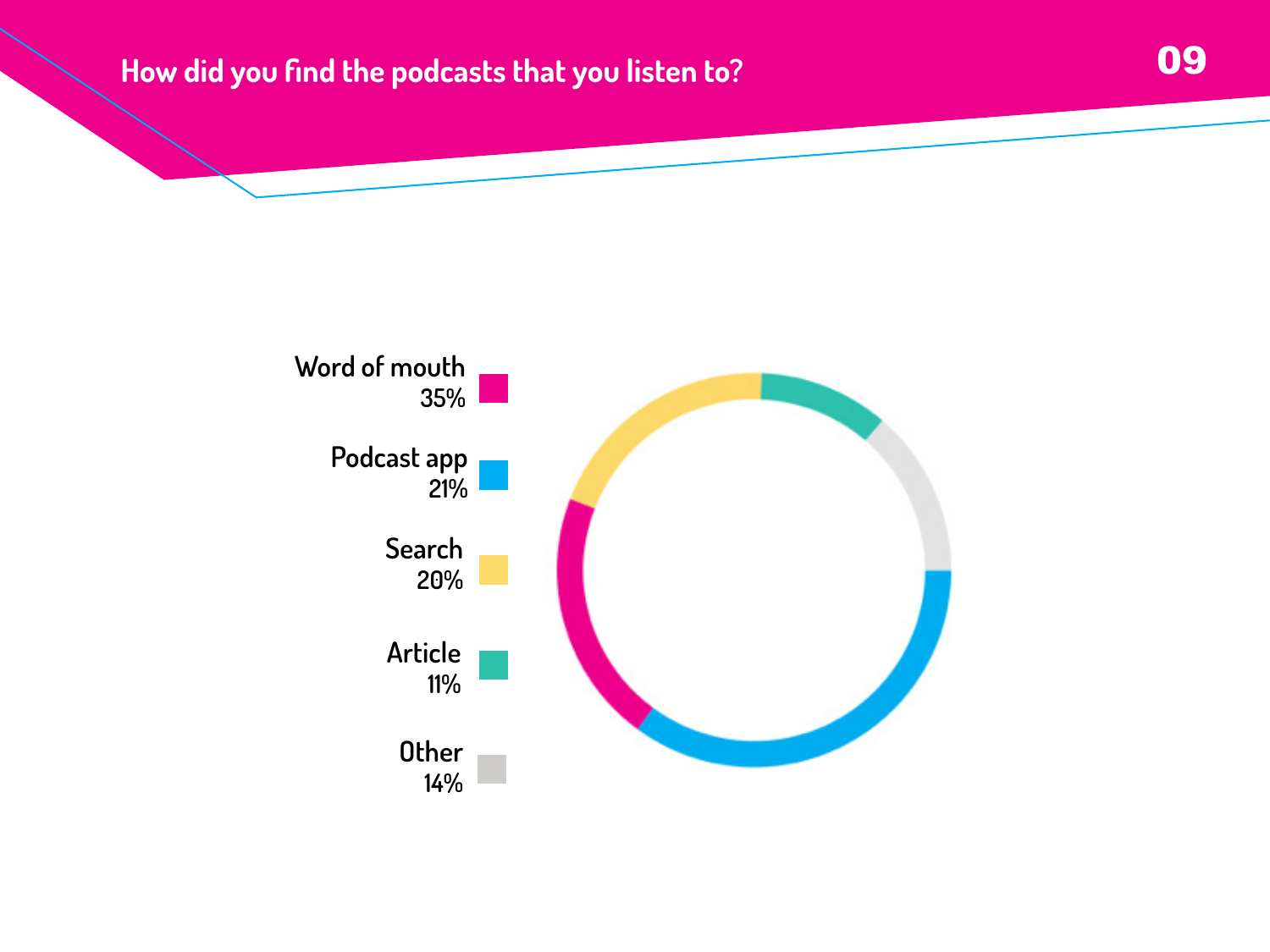## **What kind of podcasts for kids are you looking for?** 10

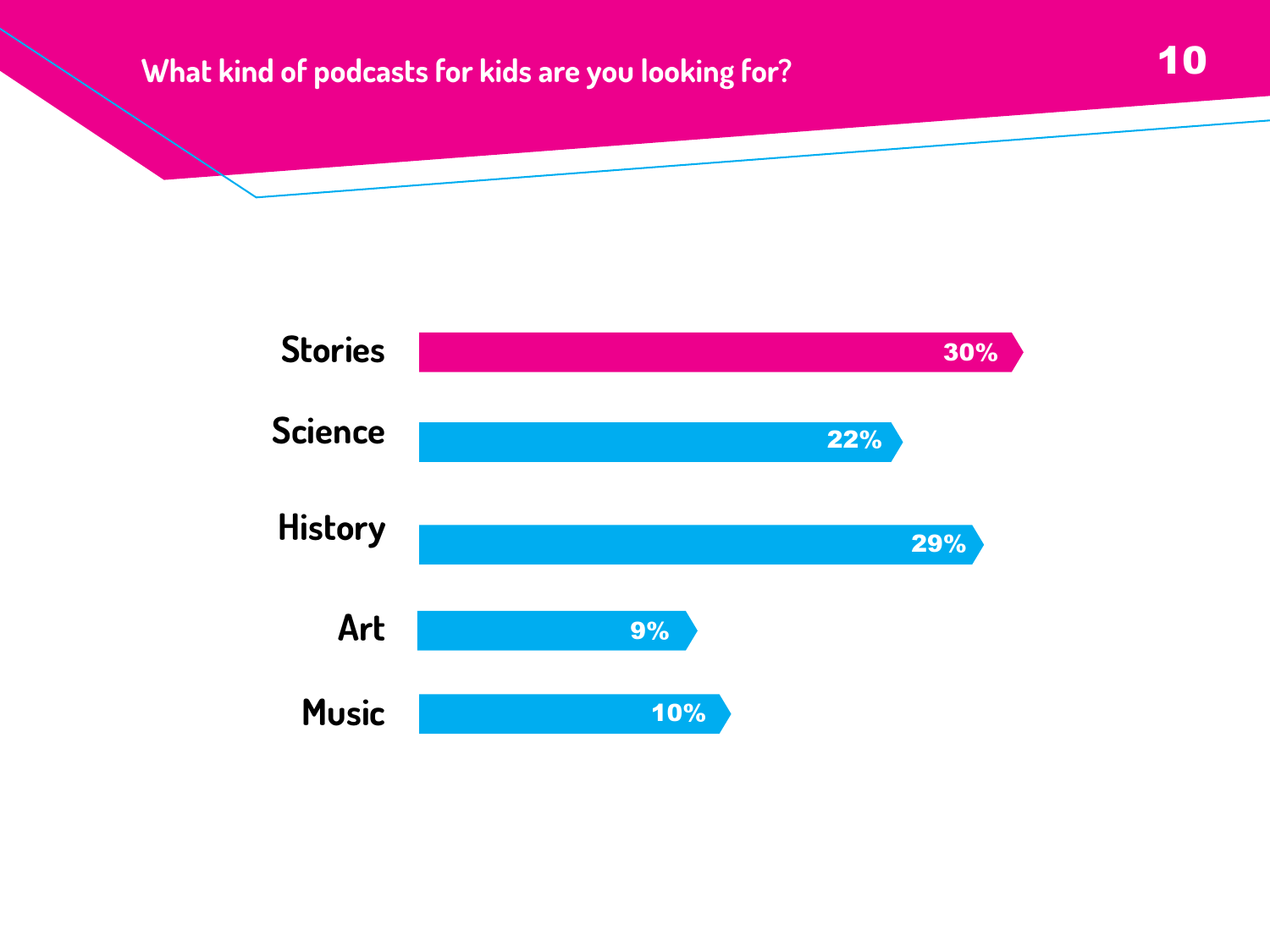#### **Which device is used to listen to podcasts?**

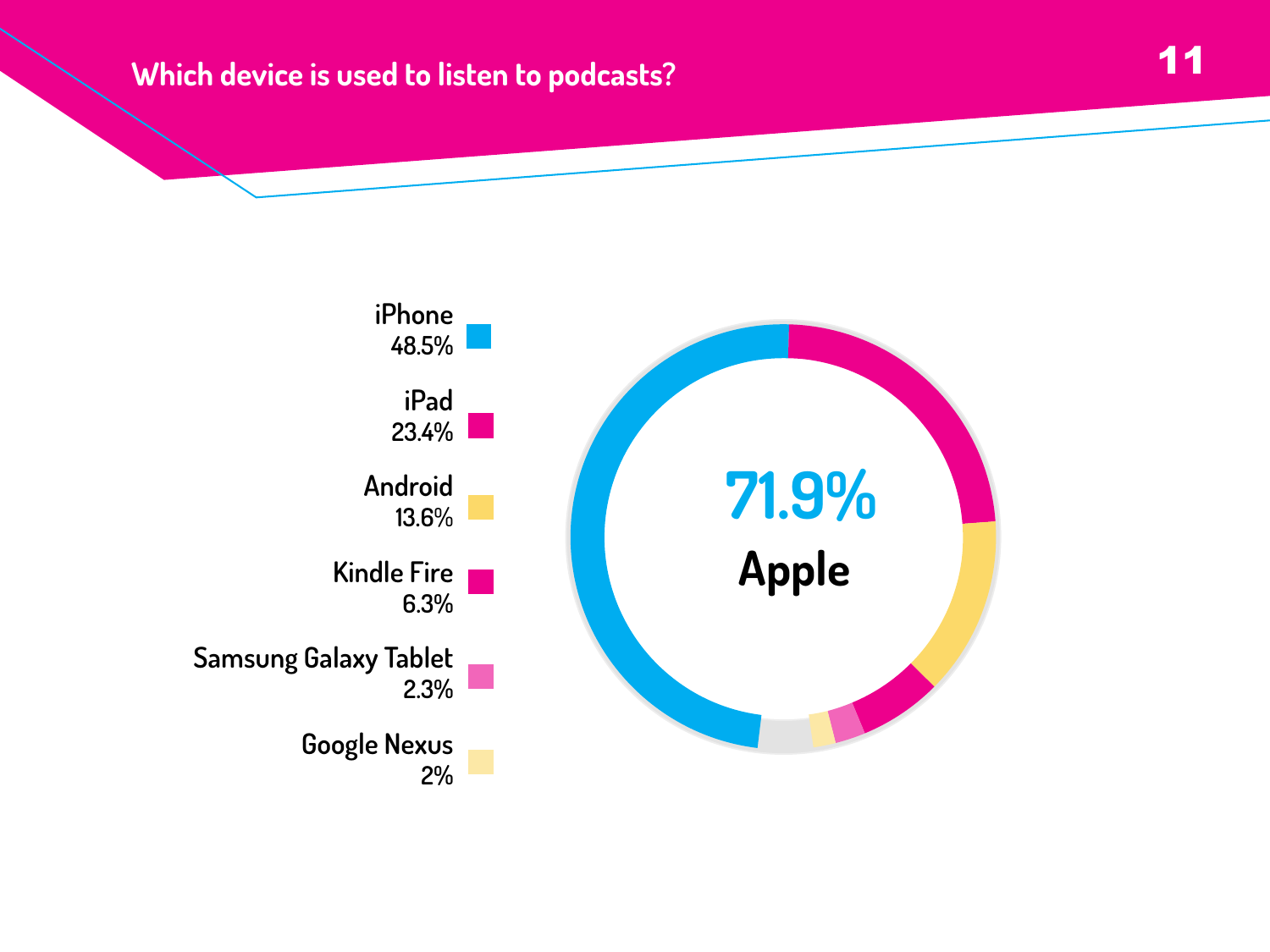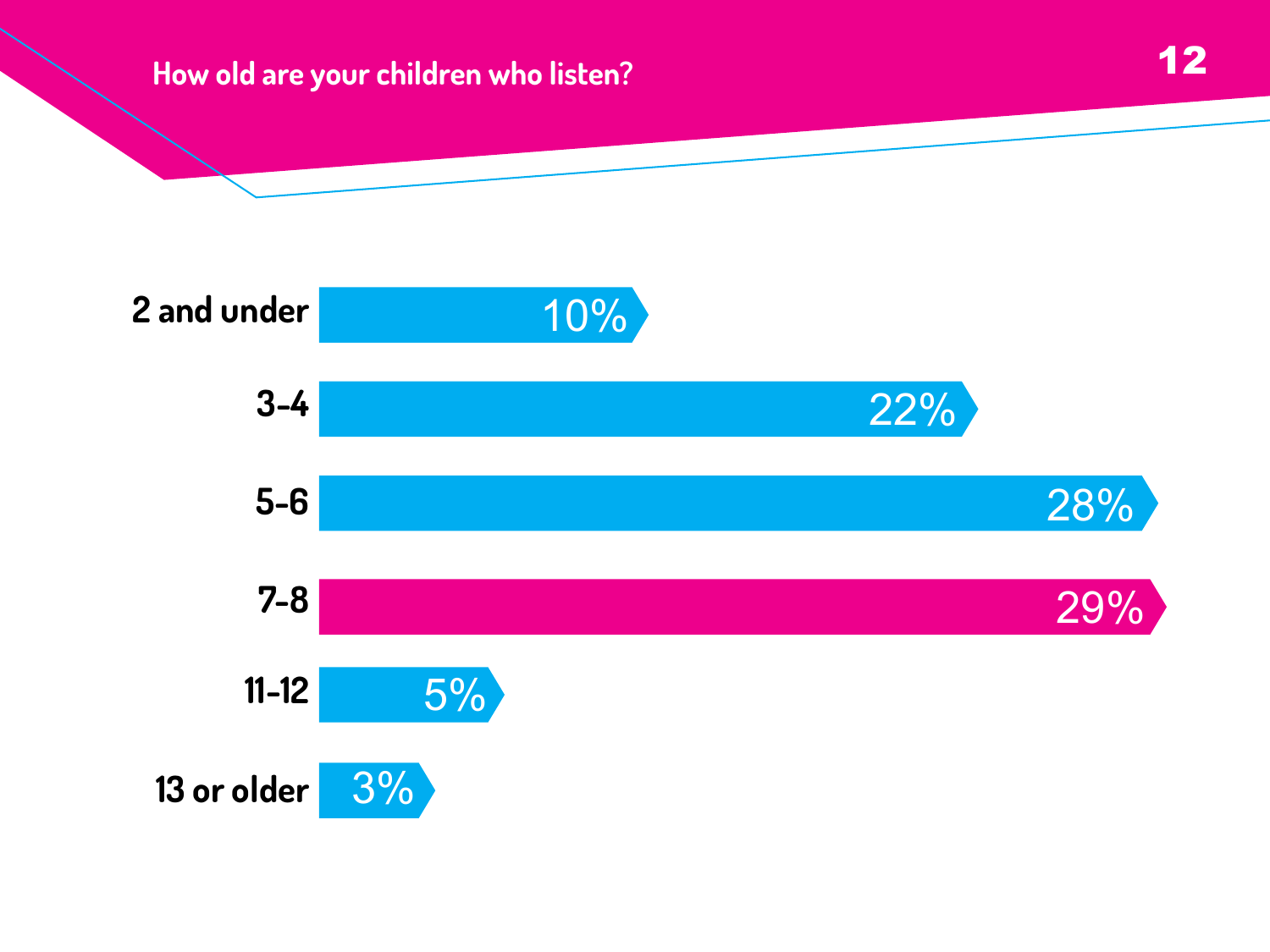### **How frequently are children listening to podcasts?**

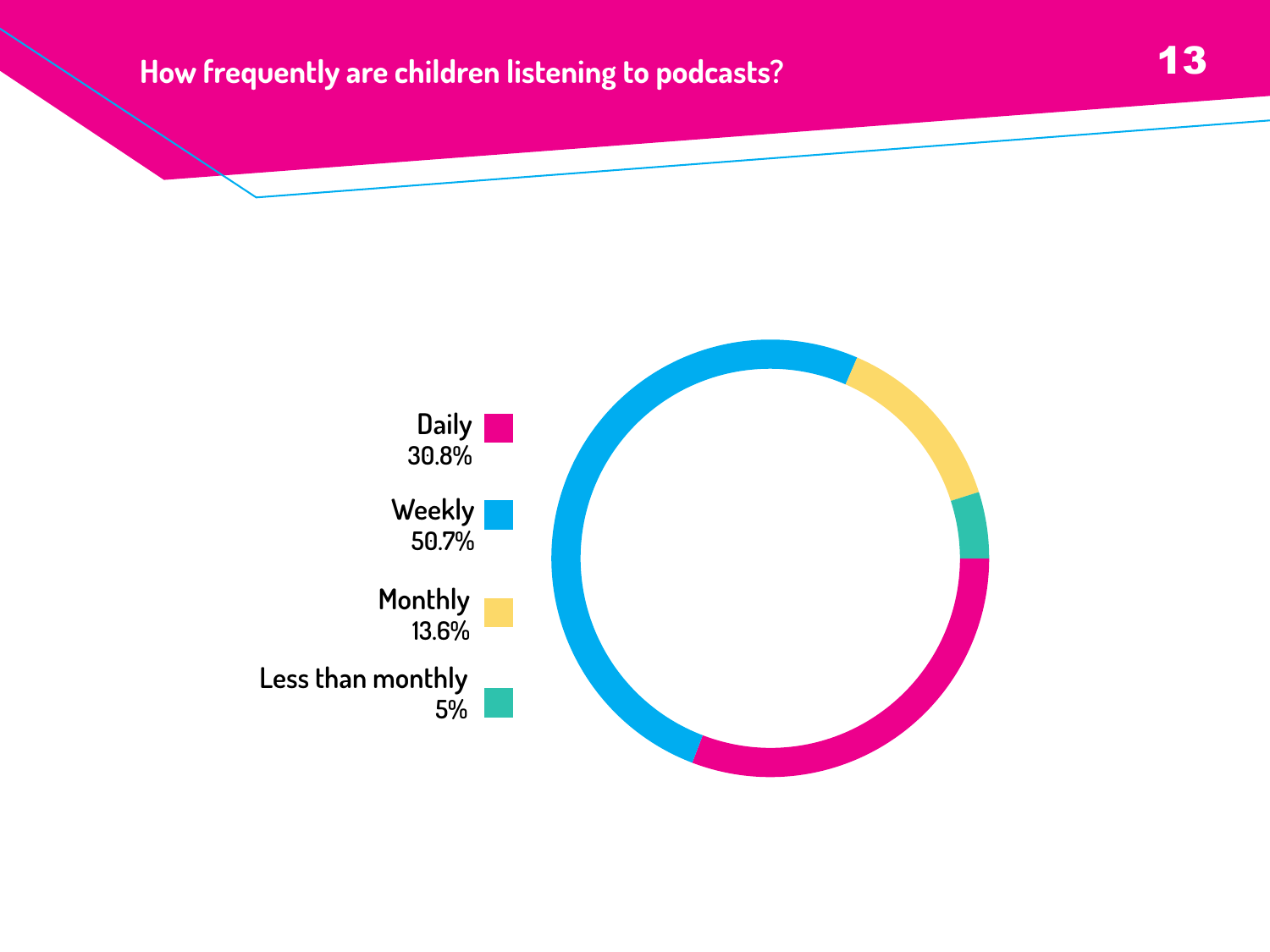



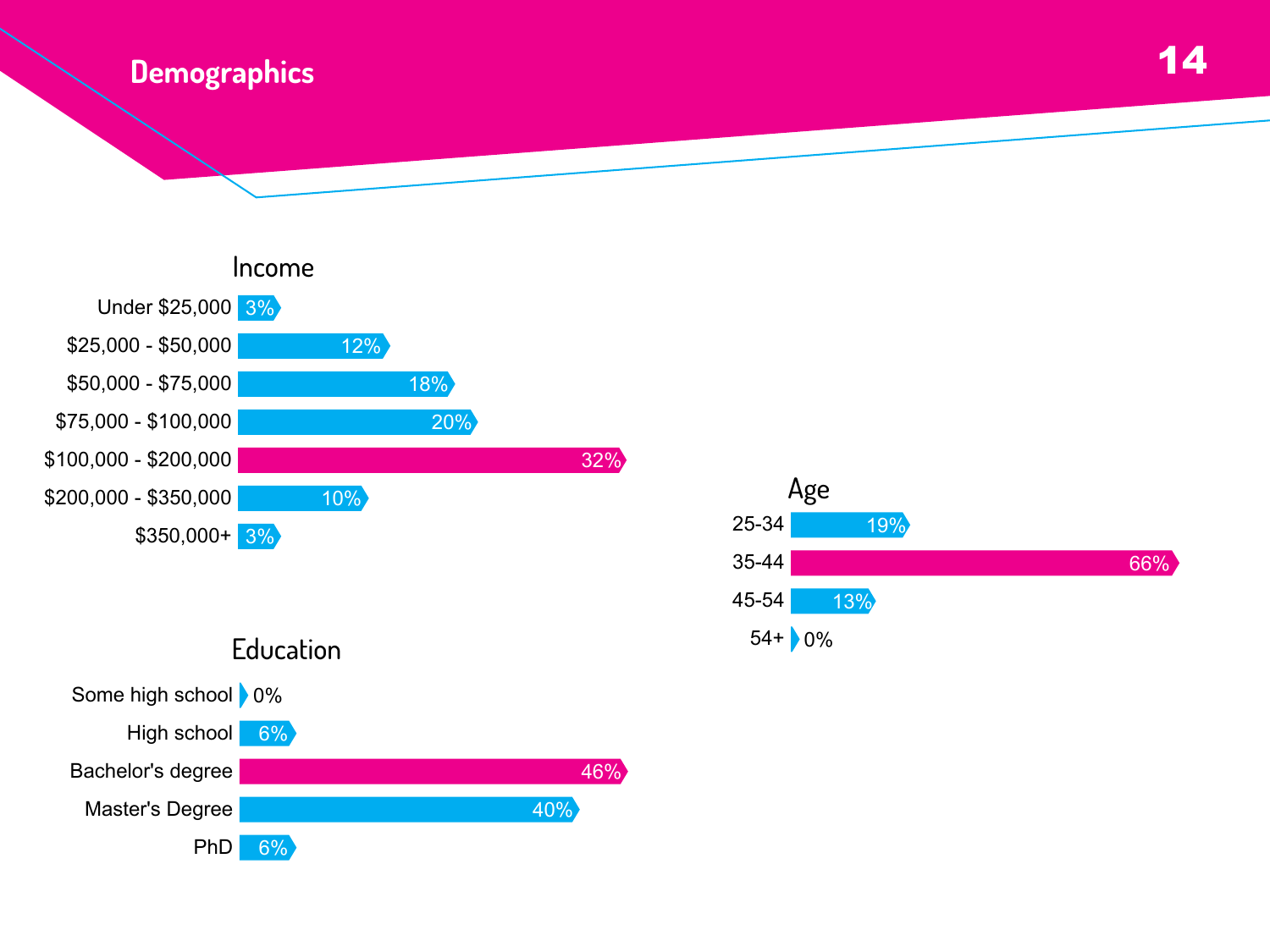#### **Demographics**



### 15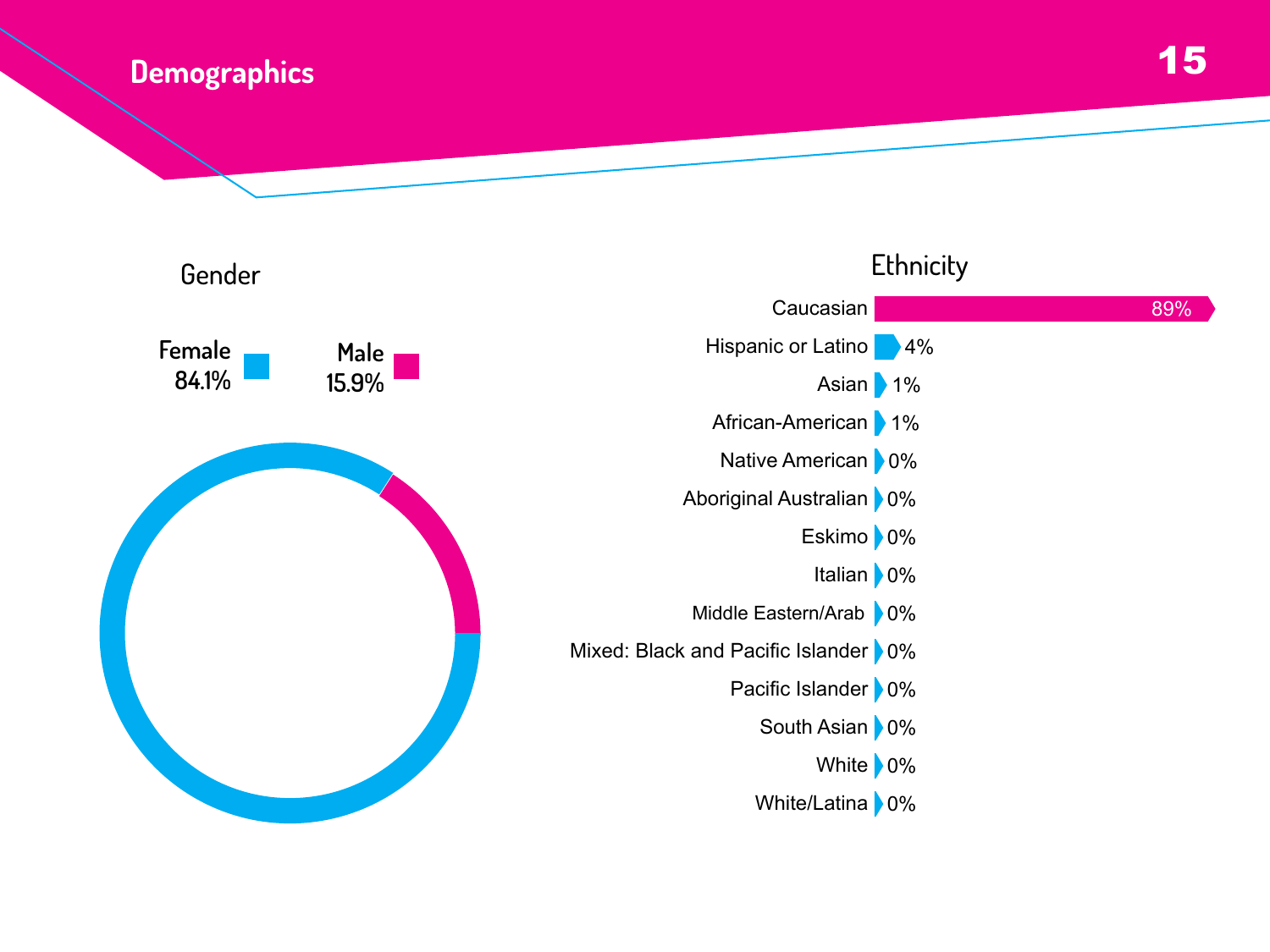#### **Survey respondents share their thoughts about podcasts for kids:**

 **I love podcasts from NPR (Radiolab, This American Life) and often want to share with my kids, but the content is often not appropriate. So I'd like to find really engaging, age-appropriate content for my kids.** 

**My kids love podcasts and request to listen all the time. I have a hard time finding new podcasts that appeal to all three of my kids and myself. <sup>4</sup> • My** kids love podcasts and request to listen all the time. I have a hard time<br>finding new podcasts that appeal to all three of my kids and myself.<br>Finding new podcasts that appeal to all three of my kids and myself.

**My 8-year-old likes to listen to podcasts before he goes to sleep. He remembers a lot of information from them and gets really excited about the topics. Sometimes I let him listen to adult podcasts (99pi, Radiolab), but Tumble and Brains On are perfect for him. I wish there were more podcasts for him. 4 My** 8-year-old likes to listen to podcasts before he goes to sleep. He remembers a lot of information from them and gets really excited about the topics. Sometimes I let him listen to adult podcasts (99pi, Radiol but Tu

**Podcasts are hard to discover by a kid. I'm looking forward to AI speakers like Amazon Echo to help them find.**

 **Attempting to switch our family over from screen time to podcasts I was apprehensive at first as to whether my five year old son would be engaged enough to follow the story and enjoy the experience, but I have been pleasantly surprised and though I generally have to 'suggest' a podcast in lieu of screen time, he frequently asks to listen as well. I love the idea that more abstract ideas and "**

**Example 2018 one processus and especially emotionally charged & relevant ones, can be conveyed to a younger audience through stories.<br>
<sup>1</sup> My children listen when they put their laundry away (they look forward to it!), in My children listen when they put their laundry away (they look forward to it!), in the car on long trips and short (we alternate w audiobooks) and if there is something specific to learn (i.e. science). <sup><b>//s**</sup> My children listen when they put their laundry away (they look forward to it!), in the car on long trips and short (we alternate w audiobooks) and if there is something specific to learn (i.e. science).<br>
<sup>2</sup> This

**This is such a wonderful alternative to screen time. So much more engaging and I love that my child can listen while coloring or doing other activities. This is such a wonderful alternative to screen time. So much more engaging and that my child can listen while coloring or doing other activities.<br>
<b>WWW.KIDSLISTEN.ORG**